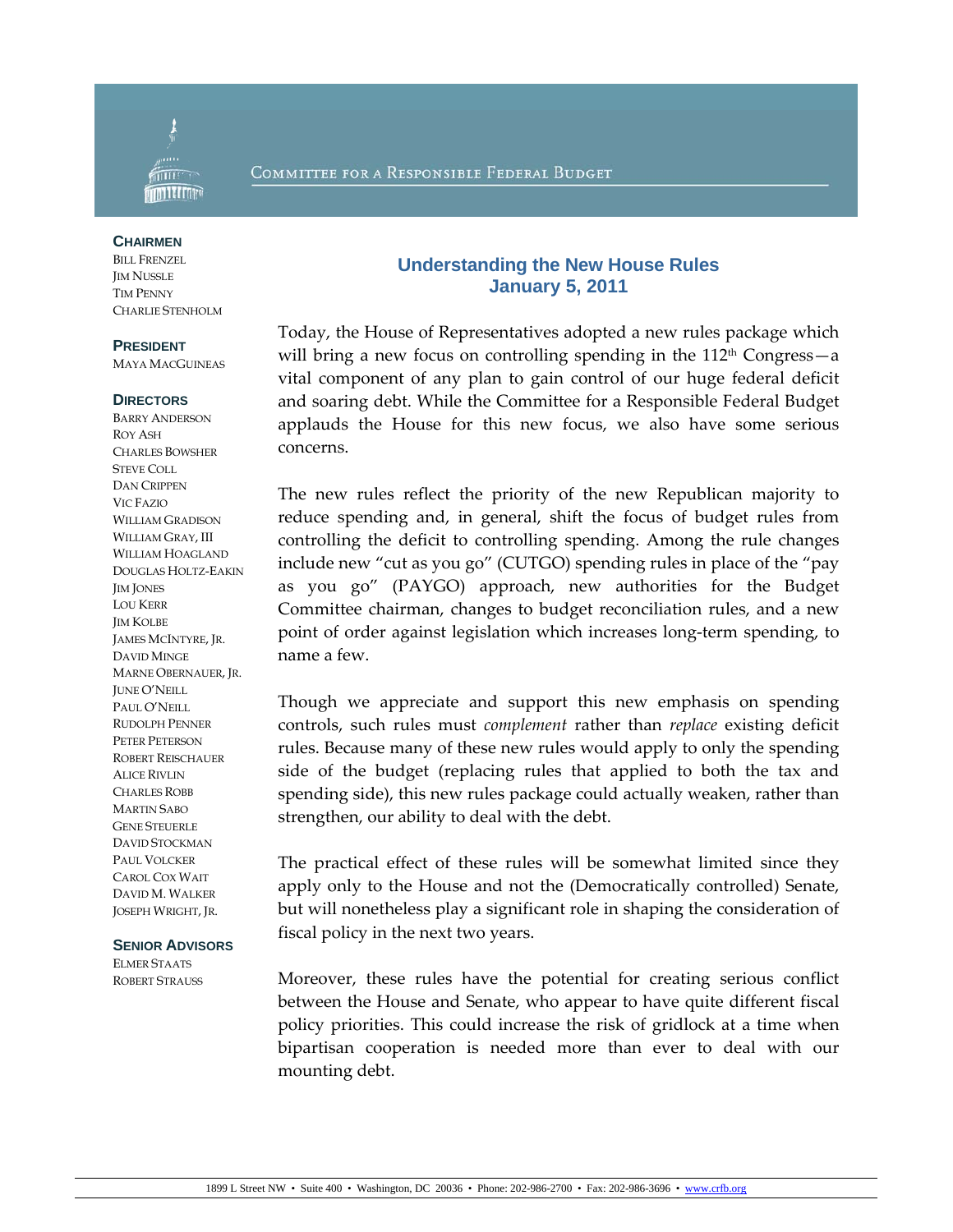# **The New House Rules**

The major budget-related changes in the rules package include:

- 1. **Replacing PAYGO with CUTGO.** Whereas previous House rules required new tax cuts or mandatory spending increases to be offset with tax increases and/or mandatory spending cuts under PAYGO, CUTGO requires that any new mandatory spending be offset by mandatory spending cuts alone, and exempts tax cuts from needing to be offset under House Rules.
- 2. **Statutory PAYGO Exemptions.** The Chairman of the Budget Committee will be given the authority to exclude the costs of several specified policies from estimates used in enforcement of statutory PAYGO.
- 3. **Spending Reduction Accounts.** Appropriations bills will now be able to create a "lockbox" in which discretionary spending cuts can be set aside for deficit reduction, rather than simply freeing up room within budget limits to allow higher spending elsewhere.
- 4. **Long‐Term Spending Point of Order.** Any legislation which would increase mandatory spending by more than \$5 billion in any of the subsequent four decades will be subject to a point of order.
- 5. **Prohibition against Increasing Spending in Reconciliation.** Previously, reconciliation instructions were required to reduce the deficit; this provision instead prohibits reconciliation instructions that would result in a net increase in mandatory spending and allows reconciliation to be used for deficit-increasing tax cuts.
- 6. **Elimination of the Gephardt Rule**. The Gephardt rule allowed the House to automatically pass a debt ceiling increase upon adoption of a conference report on the budget. Now, in order to increase the debt limit, the House will have to vote for it explicitly.
- 7. **Elimination of Highway Spending Guarantee.** The Appropriations Committee will now be allowed to set limits on highway trust fund spending below the levels authorized in the highway bill.
- 8. **Giving the Budget Chairman Authority to Set Budget Levels.** The Chairman of the Budget Committee now has the authority to set budget levels for FY 2011, most significantly the discretionary spending allocation for the Appropriations Committee to govern completion of the FY 2011 appropriations process.

In assessing these rule changes, it is important to think both about the potential deficit implications and whether the new rules will help Congress make better choices about how resources are to be raised and used. Measured against these standards, the rules package is a mixed bag, to say the least. Certainly, the additional focus on both short‐ and long‐term spending is a plus, but in many cases these rules focus on spending reductions at the expense of deficit reduction.

**\_\_\_\_\_\_\_\_\_\_\_\_\_\_\_\_\_\_\_\_\_\_\_\_\_\_\_\_\_\_\_\_\_\_\_\_\_\_\_\_\_\_\_\_\_\_\_\_\_\_\_\_\_\_\_\_\_\_\_\_\_\_\_\_\_\_\_\_\_\_\_\_\_\_\_\_\_\_\_\_\_\_\_\_\_\_\_\_\_\_\_\_\_\_\_\_\_\_\_\_\_\_\_\_\_\_\_\_\_\_**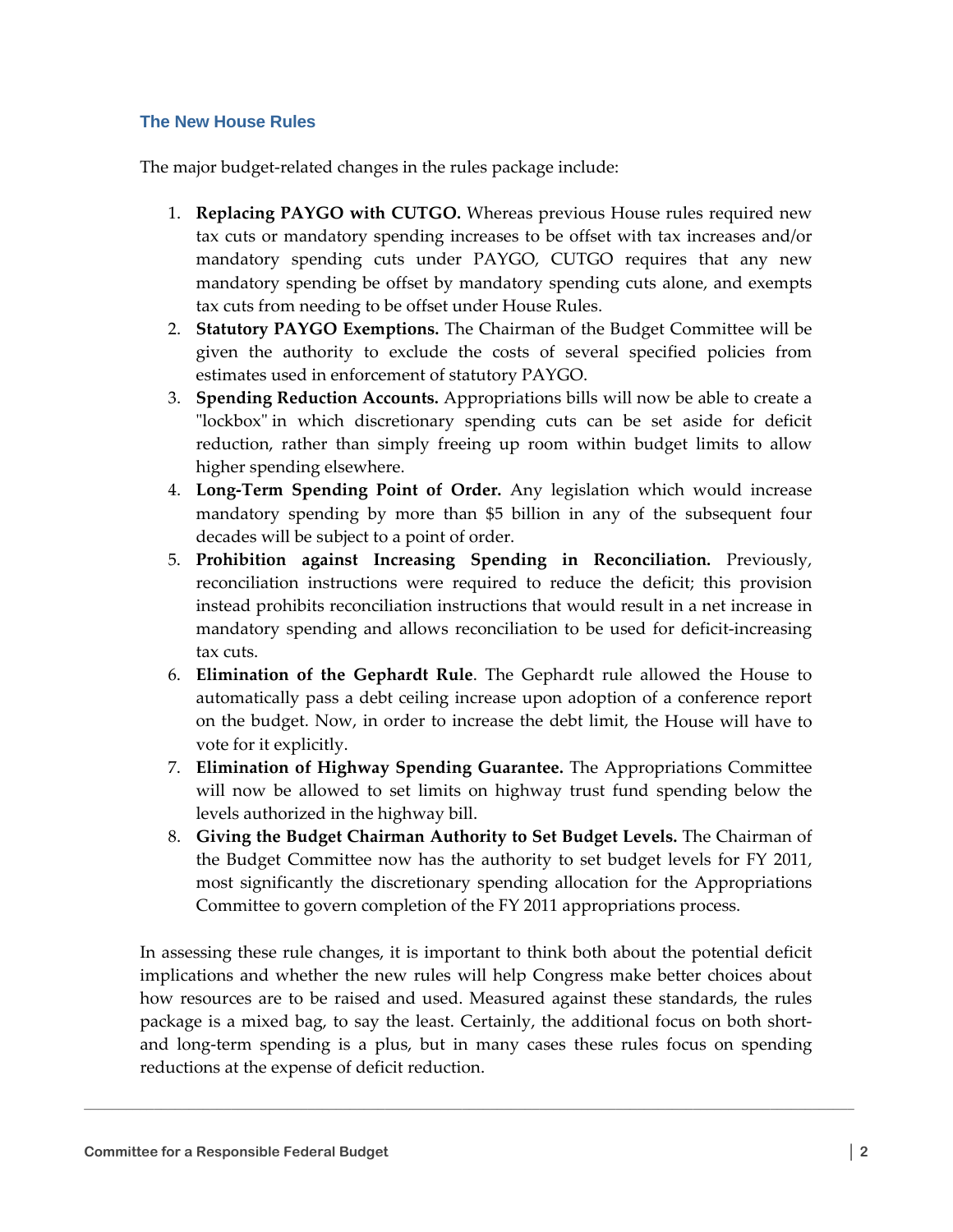### **Steps in the Wrong Direction**

One major concern relates to the changes in PAYGO budget rules. Replacing the twosided PAYGO rule with a one‐sided CUTGO rule will not only make it harder to offset legislation, but also exempt potentially budget‐busting tax cuts from any discipline. The one‐sided focus on spending also could result in the further proliferation of tax expenditures. As the Bowles‐Simpson commission has highlighted, tax expenditures are simply spending by another name and should not be exempt from scrutiny.

We have a similar concern with the new budget reconciliation rules, which will no longer allow budget reconciliation to increase spending but will permit it to be used for tax cuts which increase the deficit. This is a step backward that would allow for a return to the process that was used to enact the tax cuts in 2001 and 2003 that continue to contribute to our fiscal problems. The special procedures for budget reconciliation legislation are intended to make it easier for Congress to enact the tough choices necessary to reduce the deficit, and should not be used for politically easy and fiscally irresponsible legislation.

Changes to *statutory PAYGO* (which differs from *PAYGO rules* both in substance and legal authority) also are disappointing. Although internal budget rules cannot change the PAYGO law directly, they are able to indirectly weaken the implementation of the law by allowing the Chairman of the Budget Committee to exclude the costs of certain policies from the cost estimates for statutory PAYGO.<sup>1</sup> In particular, the rules allow the Chairman to exempt the extension of all the 2001 and 2003 tax cuts (including those for taxpayers with incomes above \$250,000), the more generous estate tax relief enacted in the tax cut deal at the end of 2010, repeal of the health care legislation enacted last year, legislation providing small business tax relief, and trade agreements from having to be offset. CRFB was critical of the exemptions for extension of certain policies when statutory PAYGO was enacted, and strongly opposes any changes to further weaken PAYGO.<sup>2</sup>

**\_\_\_\_\_\_\_\_\_\_\_\_\_\_\_\_\_\_\_\_\_\_\_\_\_\_\_\_\_\_\_\_\_\_\_\_\_\_\_\_\_\_\_\_\_\_\_\_\_\_\_\_\_\_\_\_\_\_\_\_\_\_\_\_\_\_\_\_\_\_\_\_\_\_\_\_\_\_\_\_\_\_\_\_\_\_\_\_\_\_\_\_\_\_\_\_\_\_\_\_\_\_\_\_\_\_\_\_\_\_** 

 $\overline{a}$ 

 $<sup>1</sup>$  The Statutory PAYGO law established a process in which the Chairs of the House and Senate Budget</sup> Committees insert cost estimates prepared by the Congressional Budget Office for legislation affecting mandatory spending or revenues into the Congressional Record, and those estimates are used in entering the costs of the legislation on the PAYGO scorecard. If legislation were enacted with costs that were excluded from the cost estimate filed when the bill was finally approved by Congress, those costs would not count for purposes of Statutory PAYGO.

<sup>&</sup>lt;sup>2</sup> Note that this provision is unlikely to have much practical impact because the estimates must be done jointly between the House and Senate Budget Committees, or else determined by OMB; and the Senate rules do not permit similar exclusions. Nonetheless, expanding the amount of legislation that could be exempted under statutory PAYGO sends exactly the wrong message.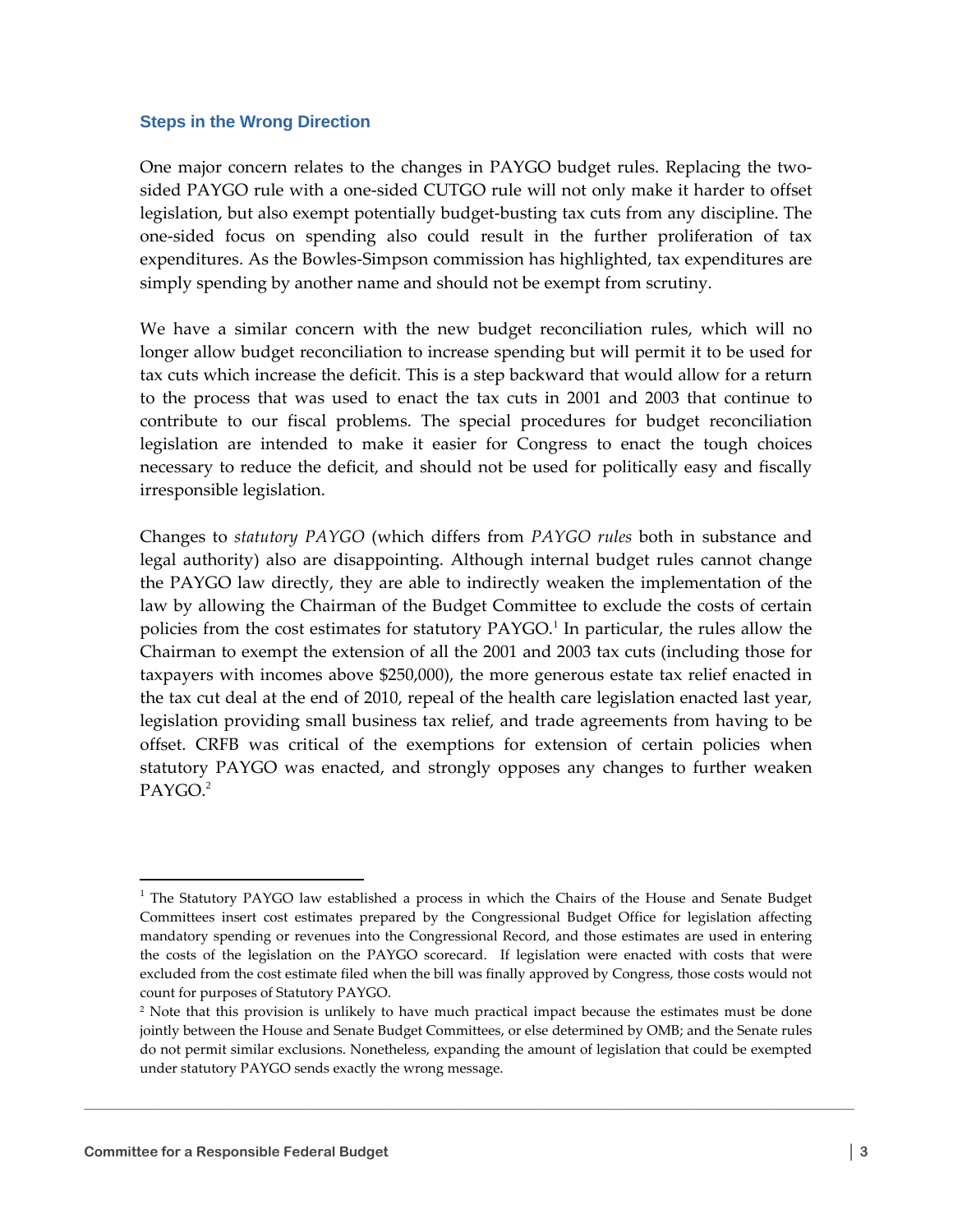### **Steps in the Right Direction**

On the positive side, the focus on the long‐term is a welcome addition to the budget process. The rules include a new long‐term spending point of order on legislation which increases mandatory spending in any of the next four decades. It is a time-honored budget gimmick to pass legislation that is deficit neutral over the budget window but has significant long‐term costs, and this rule would help to prevent such a gimmick. To be sure, we are disappointed that this point of order looks only at spending, rather than deficits, since this opens the door to unsustainable new tax cuts. We also oppose the explicit exemption for the repeal of the health reform legislation; if CBO estimates that repeal of health care reform will increase spending or deficits, either in the short‐ or long-term, those costs should be offset.<sup>3</sup> Still, this long-term point of order is an improvement over the status quo and a positive step forward.

The new spending reduction accounts are another positive reform which will give lawmakers the opportunity to actually spend less, rather than just reallocate spending. Abiding by the same principles, the package would repeal a rule created in 1998 which prohibits appropriations bills from setting obligation limits on highway trust fund spending below the levels authorized in the highway bill. This is another positive step which establishes the principal that highway trust fund spending is on the table and not exempt from cuts.

There also are advantages to eliminating the Gephardt Rule, which would force an on‐ the‐record vote on increasing the debt limit, rather than allowing it to happen automatically. Hopefully, this will motivate lawmakers to agree on a fiscal plan in advance of that point in order to make the vote more palatable.

# **Complicating the Process**

In addition to the changes above, the rules package also gives the Chairman of the Budget Committee the authority to set budget aggregates and levels that will be used for enforcement as if they were in the budget resolution. Though this authority is not unprecedented (for example, similar authority was included in the rules package adopted by the new Democratic majority in 2007), it is unusual that the package gives the Budget Committee Chairman complete flexibility in *setting* actual budgetary levels – rather than requiring the levels be based on a previously‐approved budget resolution.

**\_\_\_\_\_\_\_\_\_\_\_\_\_\_\_\_\_\_\_\_\_\_\_\_\_\_\_\_\_\_\_\_\_\_\_\_\_\_\_\_\_\_\_\_\_\_\_\_\_\_\_\_\_\_\_\_\_\_\_\_\_\_\_\_\_\_\_\_\_\_\_\_\_\_\_\_\_\_\_\_\_\_\_\_\_\_\_\_\_\_\_\_\_\_\_\_\_\_\_\_\_\_\_\_\_\_\_\_\_\_** 

 $\overline{a}$ 

<sup>&</sup>lt;sup>3</sup> The one exception that is justified is the costs of repealing the CLASS Act, the new long term care insurance program which reduces the deficit in the near term as premiums are collected but increases long term deficits as benefits are paid out. The near term savings from creation of this program were excluded in the Statutory PAYGO Act, and excluding the near term costs of repealing the program is justified.